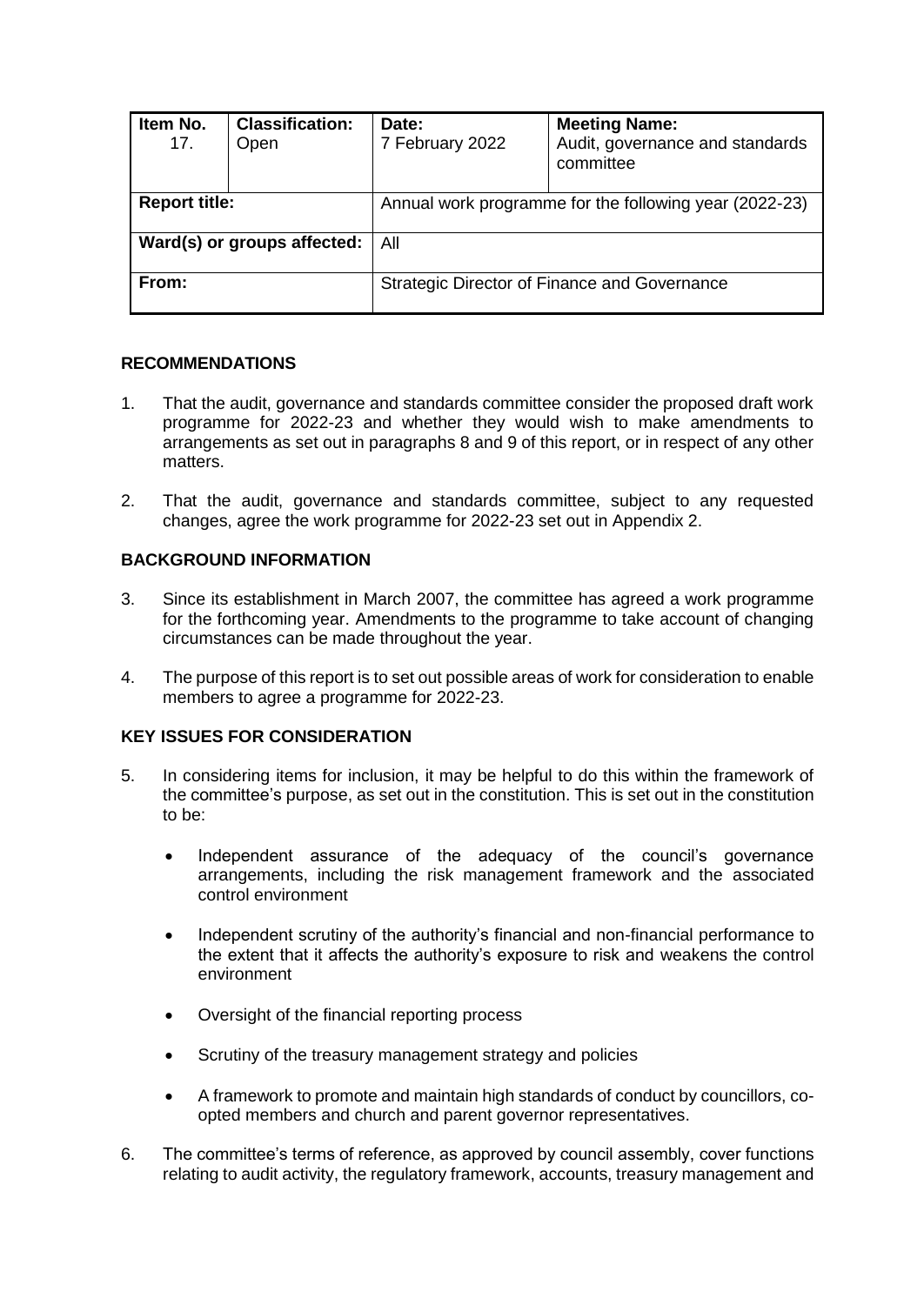the council's standards framework. They are attached at Appendix 1 as they may further help the committee to determine items to be included in its work programme.

7. Using the 2020-21 revised work programme as a starting point, a draft programme for 2022-23 has been included at Appendix 2 for the committee's consideration. Items shown in brackets are standing items which will be brought forward as they arise. The draft programme is based on meetings of the committee being held in June 2022, July 2022, September 2022, November 2022, February 2023 and June 2023.

## **Areas of governance for review**

- 8. During 2020-21 and 2021-22, the committee invited chief officers to attend and discuss departmental governance. The programme was suggested on the understanding that this would be likely to take two years to see all the chief officers
- 9. Members are asked to consider whether they would wish to continue this approach. If they do not wish to continue this approach, they are asked to identify an alternative approach to the review of governance.
- 10. There remains a need to ensure flexibility in terms of emerging issues which come to light through items already on the committee's agenda. For example, a review of audit recommendations and progress on their implementation may highlight a need to request the attendance of individuals at a future meeting to help explain action taken. The draft programme therefore includes a standing item relating to review of the committee's work plan. There may also be a need to review the work programme to take account of any changes which may be agreed to the council's constitution during the year.
- 11. Items have been grouped in line with its functions, in order to ensure that there is appropriate coverage of the committee's key roles as defined in its terms of reference.
- 12. Training will continue to be provided for members on the role of the committee, and development needs will continue to be monitored to enable appropriate training to be provided as opportunities arise.
- 13. The committee is asked to consider whether the attached draft work programme reflects its priorities for the next year or whether there are other amendments which it would wish to see included.

#### **Policy implications**

14. This report is not considered to have direct policy implications.

#### **Community impact statement**

15. The decision to agree a work programme for next year is considered not to have a significant impact on any particular community or group.

# **Resource implications**

16. There are no direct resource implications in this report.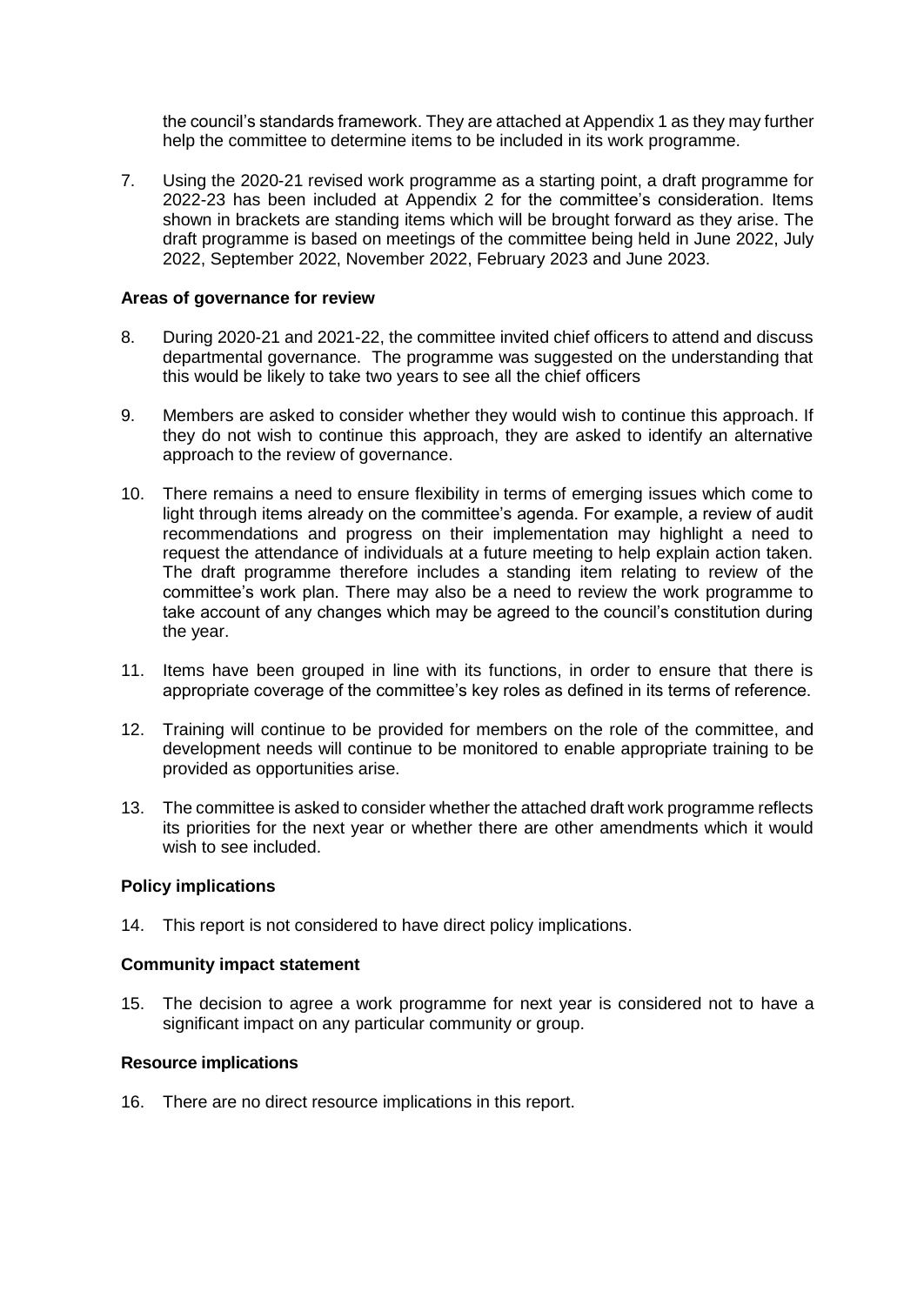# **Consultation**

17. There has been no consultation on this report.

# **SUPPLEMENTARY ADVICE FROM OTHER OFFICERS**

18. None required.

# **Reasons for lateness**

19. Information for this report was being consulted on by a variety of partners, and feedback was unavailable till after the report deadline.

## **Reasons for urgency**

20. This meeting is the last meeting of the audit, governance and standards committee before the start of the new council year, when this work programme will begin.

# **BACKGROUND DOCUMENTS**

| <b>Background Papers</b> | <b>Held At</b> | <b>Contact</b> |
|--------------------------|----------------|----------------|
| INone.                   |                |                |

#### **APPENDICES**

| No.        | Title                                                        |
|------------|--------------------------------------------------------------|
| Appendix 1 | Extract from the constitution – Part 3K Audit and governance |
| Appendix 2 | Draft work programme for 2022-23                             |

## **AUDIT TRAIL**

| <b>Lead Officer</b>                                                        | Duncan Whitfield, Strategic Director of Finance and Governance |           |           |  |  |  |  |  |  |
|----------------------------------------------------------------------------|----------------------------------------------------------------|-----------|-----------|--|--|--|--|--|--|
| <b>Report Author</b>                                                       | Virginia Wynn-Jones, Principal Constitutional Officer          |           |           |  |  |  |  |  |  |
| <b>Version</b>                                                             | Final                                                          |           |           |  |  |  |  |  |  |
| <b>Dated</b>                                                               | 28 January 2022                                                |           |           |  |  |  |  |  |  |
| <b>Key Decision?</b>                                                       | <b>No</b>                                                      |           |           |  |  |  |  |  |  |
| <b>CONSULTATION WITH OTHER OFFICERS / DIRECTORATES / CABINET</b>           |                                                                |           |           |  |  |  |  |  |  |
| <b>MEMBER</b>                                                              |                                                                |           |           |  |  |  |  |  |  |
| <b>Comments included</b><br><b>Officer Title</b><br><b>Comments sought</b> |                                                                |           |           |  |  |  |  |  |  |
|                                                                            |                                                                |           |           |  |  |  |  |  |  |
| Director of Law and Democracy                                              |                                                                | <b>No</b> | No.       |  |  |  |  |  |  |
| Strategic Director of Finance                                              |                                                                | No        | No        |  |  |  |  |  |  |
| and Governance                                                             |                                                                |           |           |  |  |  |  |  |  |
| <b>Cabinet Member</b>                                                      |                                                                | <b>No</b> | <b>No</b> |  |  |  |  |  |  |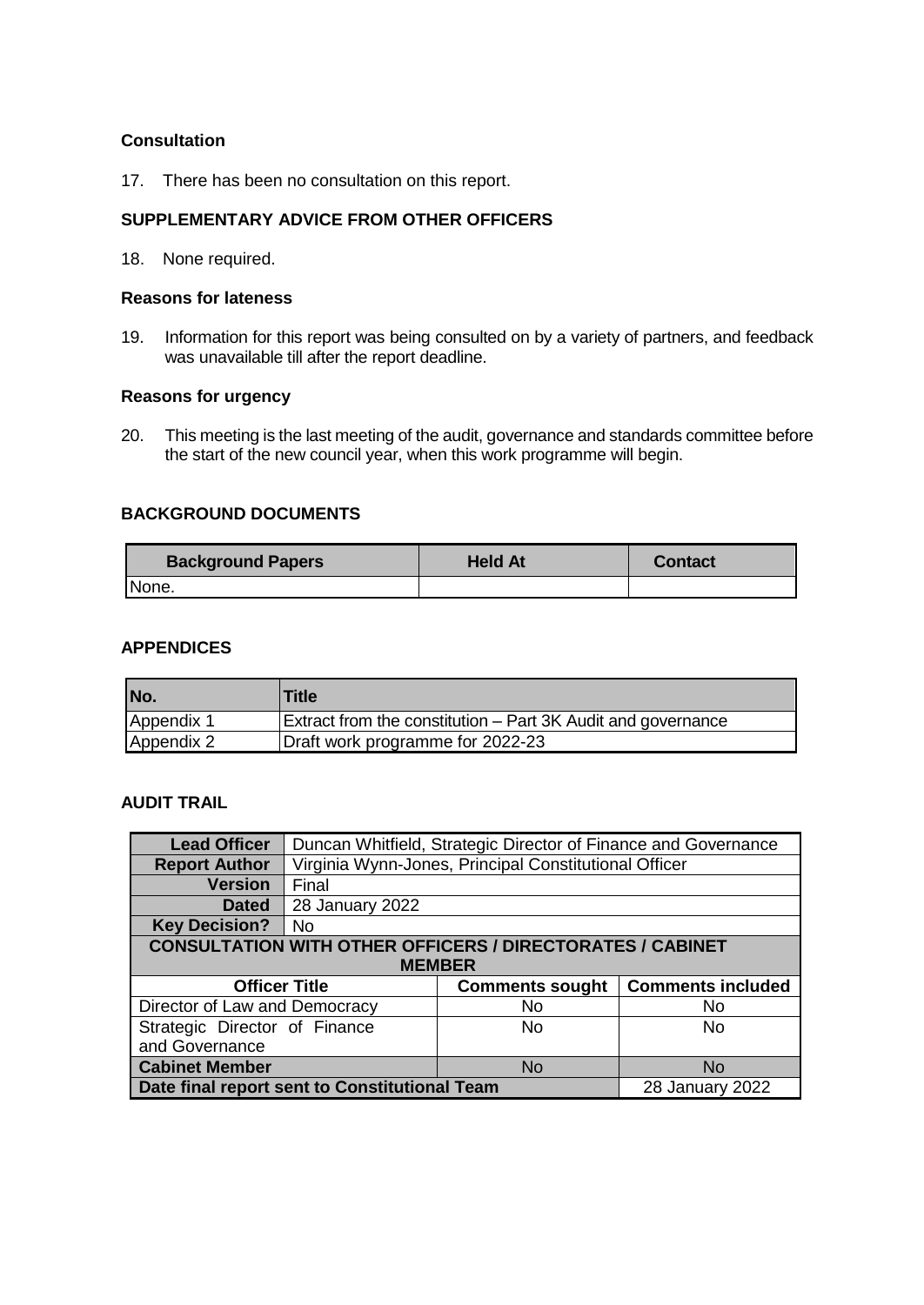# **Extract from the constitution – Part 3K Audit and governance committee**

## **ROLE AND FUNCTIONS**

#### **Introduction**

The purpose of the audit, governance and standards committee is to provide:

- 1. Independent assurance of the adequacy of the council's governance arrangements, including its standards regime, the risk management framework and the associated control environment.
- 2. Independent scrutiny of the authority's financial and non-financial performance to the extent that it affects the authority's exposure to risk and weakens the control environment.
- 3. Oversight of the financial reporting process.
- 4. Scrutiny of the treasury management strategy and policies.
- 5. A framework to promote and maintain high standards of conduct by councillors, co-opted members and church and parent governor representatives.

#### **Audit activity**

- 6. To approve the internal audit charter
- 7. To approve the risk based internal audit plan, including resource requirements.
- 8. To approve any significant proposed advisory services, additional to those included in the audit plan.
- 9. To receive information on the appointment, departure, resignation or change in chief audit executive.
- 10. To receive in-year summaries of internal audit and anti-fraud activity and the internal audit annual report and opinion and to consider the level of assurance it can give over the council's corporate governance arrangements.
- 11. To receive reports dealing with the management and performance of the provider of internal audit services, including the performance of the chief audit executive.
- 12. To receive reports from internal audit on agreed recommendations not implemented within a reasonable timescale.
- 13. To consider the external auditor's annual letter, relevant reports and the report to those charged with governance.
- 14. To consider specific reports as agreed with the external auditor.
- 15. To comment on the scope and depth of external audit work and to ensure it gives value for money.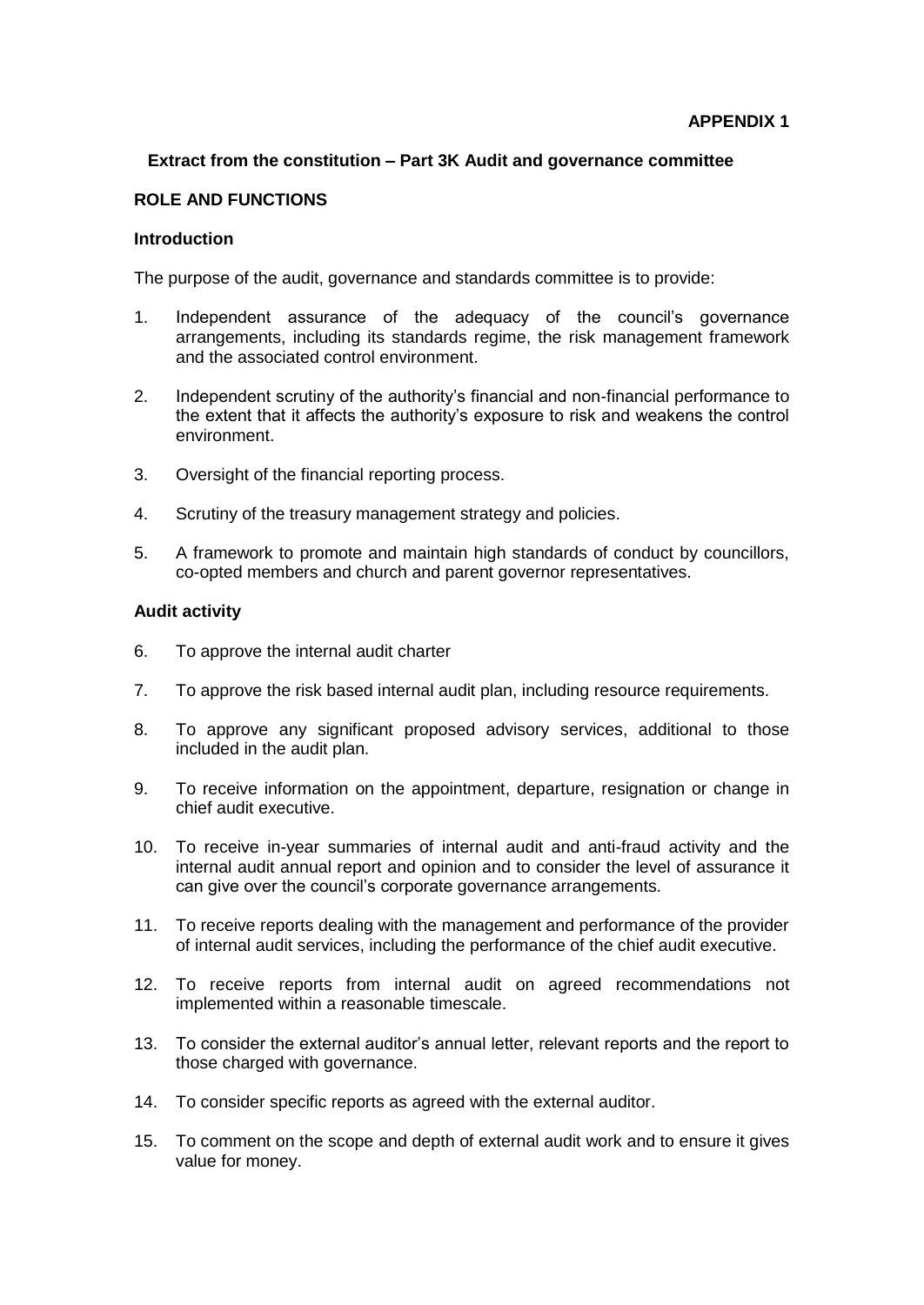- 16. To have oversight over the appointment of the external auditor.
- 17. To commission work from internal and external audit.

#### **Accounts**

- 18. To review and approve the annual statement of accounts and specifically to consider compliance with appropriate accounting policies and whether there are any concerns arising from the financial statements or from the audit that need to be brought to the attention of the council.
- 19. To consider the external auditor's report to those charged with governance on issues arising from the audit of the accounts.

#### **Treasury management**

20. To review and scrutinise the treasury management strategy and policies.

## **Governance activity**

- 21. To review any issue referred to it by the chief executive or a strategic director, or any council body.
- 22. To monitor the effective development and operation of risk management in the council.
- 23. To monitor the effective development and operation of corporate governance in the council and to agree actions necessary to ensure compliance with best practice.
- 24. To monitor council policies on 'whistle-blowing', the 'corporate anti-fraud strategy' and the council's complaints processes.
- 25. To receive reports from the statutory officers under the council's whistle blowing policy.
- 26. To provide strategic oversight on the use of the powers regulated by the Regulation of Investigatory Powers Act 2000 and to receive in-year reports on operational use.
- 27. To oversee the production of and agree the council's annual governance statement.
- 28. To review the council's compliance with its own and other published standards and controls.
- 29. To receive reports on retrospective contract related decisions as set out in contract standing orders.
- 30. To receive reports from the monitoring officer on any serious breach of the contract standing orders or procurement guidelines.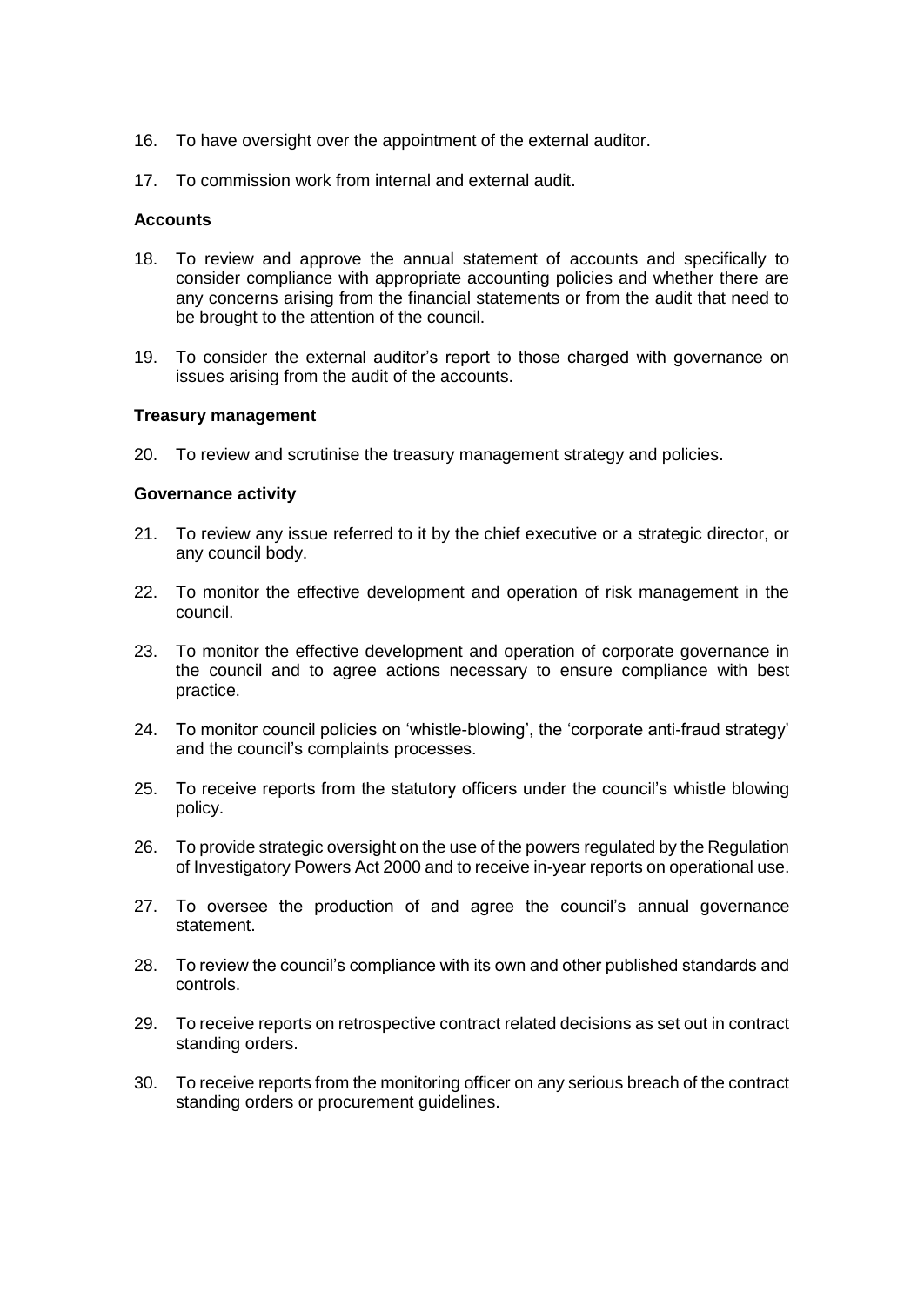# **Standards activity**

- 31. To advise the council on the adoption or revision of the members' code of conduct, the member and officer protocol and the communication protocol.
- 32. To monitor the operation of the members' code of conduct, the member and officer protocol and the communication protocol.
- 33. To monitor and advise on training provided for councillors, co-opted members and church and parent governor representatives.
- 34. To deal with any standards related complaints referred to it and any report from the monitoring officer on any matter which is referred to him or her.
- 35. To receive reports from the monitoring officer on unlawful expenditure and probity issues.
- 36. To consider the withholding of allowances from individual members (including elected members and co-opted members) in whole or in part for non-attendance at meetings, or, for elected members only, for failure to attend required training.
- 37. To establish the following sub-committees:
	- to consider complaints of misconduct against elected councillors and coopted members
	- **to consider civic awards.**

#### **Annual report**

38. To report annually to all councillors on its work and performance during the year.

# **MATTERS RESERVED FOR DECISION**

#### **Matters reserved for decision by the main committee**

39. The matters reserved for decision to the committee are as set out in the role and functions, other than those functions delegated to the relevant sub-committee.

#### **Matters reserved for decision by the conduct sub-committee**

40. To consider complaints of misconduct against elected councillors and co-opted members.

#### **Matters reserved for decision by the civic awards sub-committee**

- 41. To grant civic awards.
- 42. To consider the process by which the decisions with respect to civic awards applications are to be taken and to make recommendations to the standards committee.
- 43. To appoint non-voting co-opted members of the civic awards sub-committee.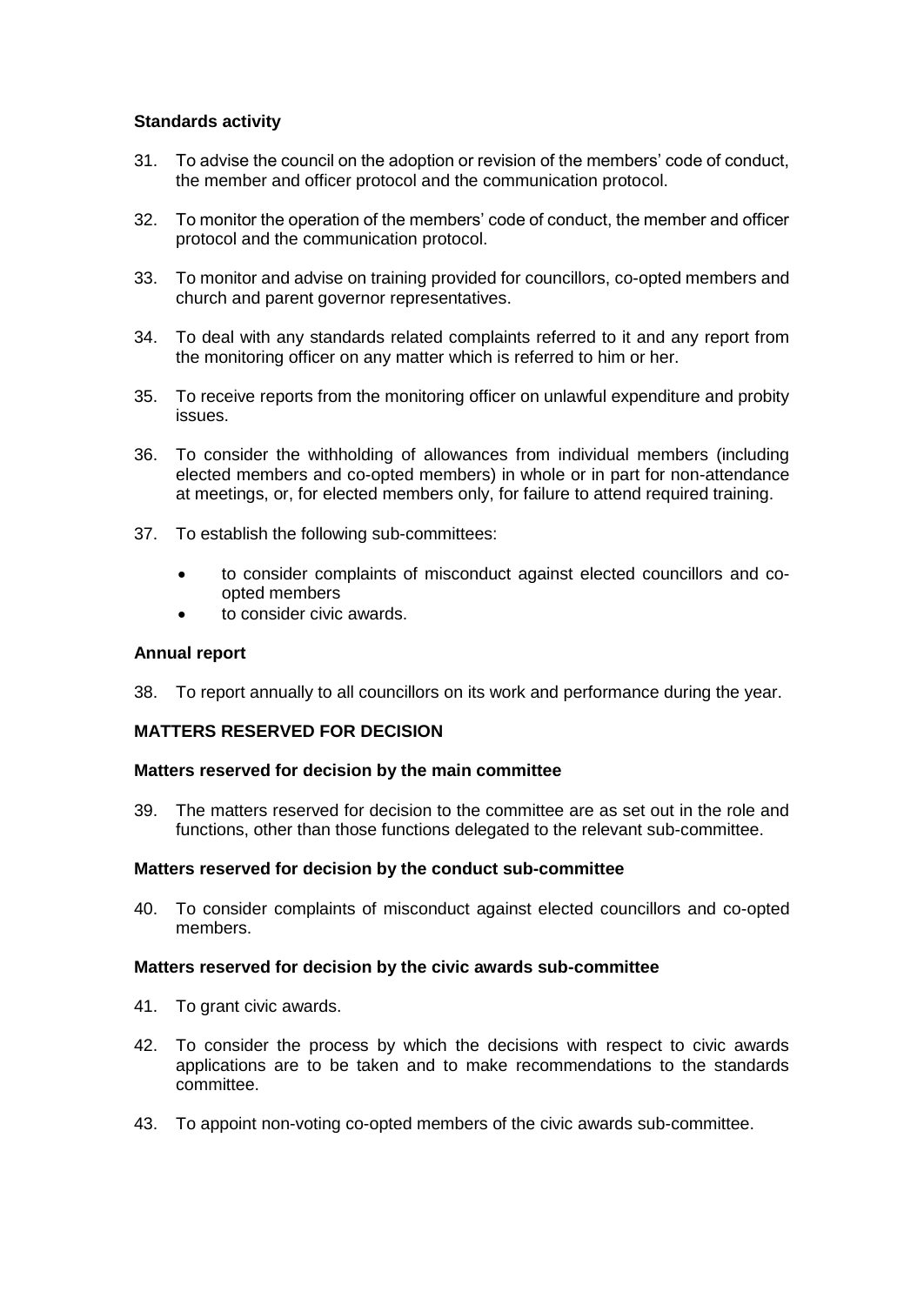# **Draft Work Programme for 2022-23**

# **Items shown in brackets () are standing items which will be brought forward if they arise**

| <b>Item</b>                                                                       | <b>Meeting date</b> |                     |                           |                          |             |                | <b>Commentary</b>                                                                                                                                                                                                                                                                                                                                                                                                              |
|-----------------------------------------------------------------------------------|---------------------|---------------------|---------------------------|--------------------------|-------------|----------------|--------------------------------------------------------------------------------------------------------------------------------------------------------------------------------------------------------------------------------------------------------------------------------------------------------------------------------------------------------------------------------------------------------------------------------|
|                                                                                   | June<br>2022        | <b>July</b><br>2022 | <b>Septembe</b><br>r 2022 | <b>Novemb</b><br>er 2022 | Feb<br>2023 | June<br>2023   |                                                                                                                                                                                                                                                                                                                                                                                                                                |
| General                                                                           |                     |                     |                           |                          |             |                |                                                                                                                                                                                                                                                                                                                                                                                                                                |
| Annual work programme for<br>following year                                       |                     |                     |                           |                          |             |                | Draft work programme for the committee -<br><b>Constitutional Officer</b>                                                                                                                                                                                                                                                                                                                                                      |
| In-year review of work<br>programme                                               | $(\check{ }')$      | $(\checkmark)$      | $(\check{ }')$            | $(\check{ }')$           |             | $(\check{ }')$ | Standing item - to pick up emerging issues                                                                                                                                                                                                                                                                                                                                                                                     |
| Annual report of audit,<br>governance and standards<br>committee                  |                     |                     |                           |                          | ✓           |                | Report on committee's work and performance<br>to be submitted to all councillors each year -<br><b>Constitutional Officer</b>                                                                                                                                                                                                                                                                                                  |
| <b>Internal Audit activity</b>                                                    |                     |                     |                           |                          |             |                |                                                                                                                                                                                                                                                                                                                                                                                                                                |
| Internal audit plan and strategy<br>for internal audit, Internal audit<br>charter |                     |                     |                           |                          |             |                | Proposed internal audit programme for future<br>years, and to agree the internal audit charter -<br>Strategic Director of Finance and Governance                                                                                                                                                                                                                                                                               |
| Annual report and opinion on<br>internal audit and anti-fraud                     |                     | ✓                   |                           |                          |             |                | Including review of effectiveness of system of<br>internal audit and Strategic Director of Finance<br>and Governance's opinion on system of<br>internal control and report on internal audit<br>contractor and Strategic Director of Finance<br>and Governance (chief audit executive)<br>performance, and annual progress report on<br>anti-fraud<br>the<br>services<br>and<br>special<br>investigations team - Fraud manager |
| Progress report on the work of<br>internal audit and anti-fraud                   | ✓                   |                     | ✓                         | ✓                        |             | $\checkmark$   | Issues raised and progress on implementation<br>of recommendations, including approval of any                                                                                                                                                                                                                                                                                                                                  |

**APPENDIX 2**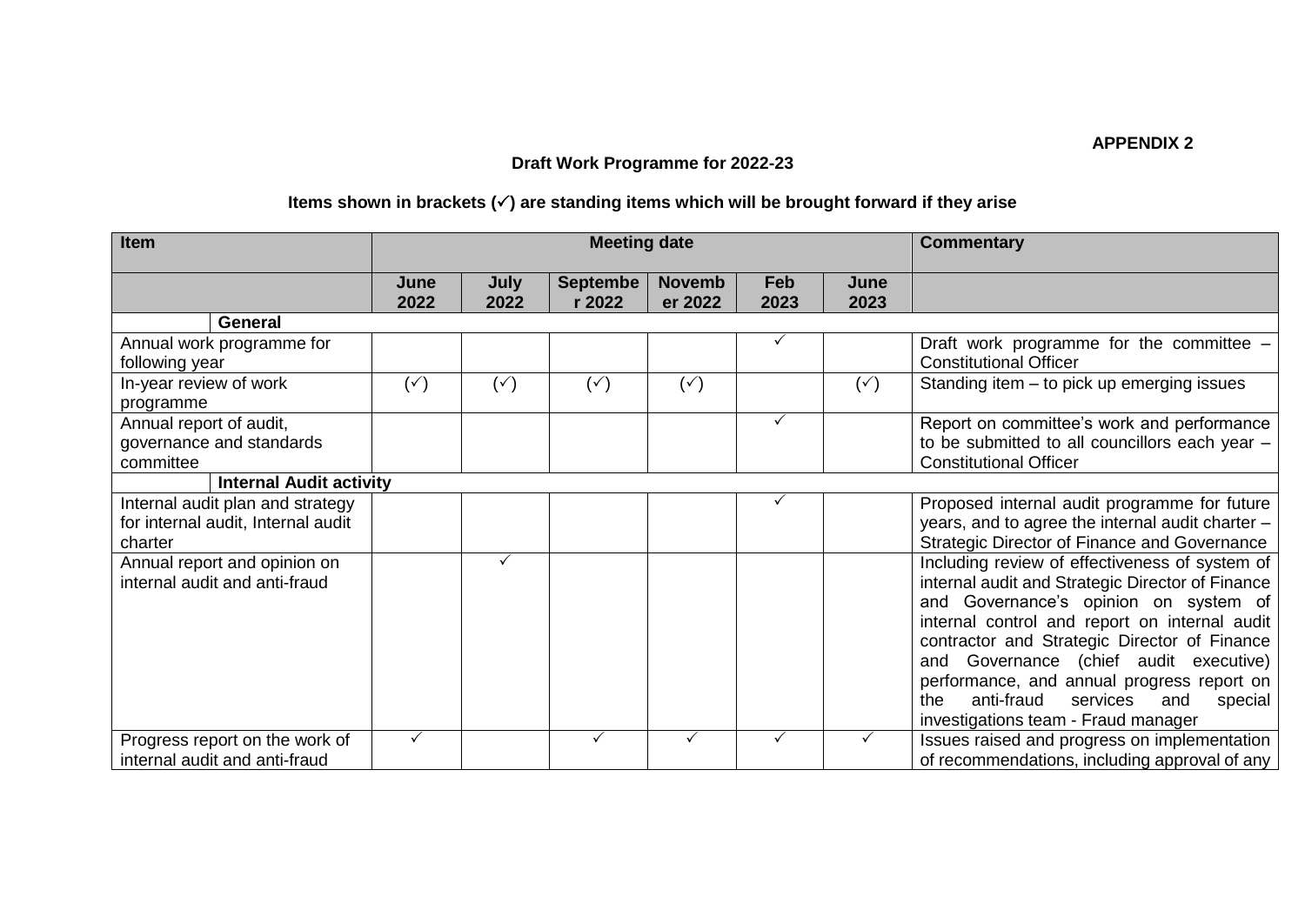| <b>Item</b>                                                                        | <b>Meeting date</b> |                |                           |                          |                |                | <b>Commentary</b>                                                                                                                                                                                                       |
|------------------------------------------------------------------------------------|---------------------|----------------|---------------------------|--------------------------|----------------|----------------|-------------------------------------------------------------------------------------------------------------------------------------------------------------------------------------------------------------------------|
|                                                                                    | June<br>2022        | July<br>2022   | <b>Septembe</b><br>r 2022 | <b>Novemb</b><br>er 2022 | Feb<br>2023    | June<br>2023   |                                                                                                                                                                                                                         |
|                                                                                    |                     |                |                           |                          |                |                | significant additional advisory services -<br>Strategic Director of Finance and Governance                                                                                                                              |
| <b>External Audit activity</b>                                                     |                     |                |                           |                          |                |                |                                                                                                                                                                                                                         |
| Audit fee letters (including<br>pension fund)                                      | ✓                   |                |                           |                          |                |                | Annual fee letters setting out indicative fees<br>and planned work/outputs for the relevant year<br>for the council and pension fund - Grant<br>Thornton                                                                |
| Audit plans (including pension<br>fund)                                            |                     |                |                           |                          | $\checkmark$   |                | Audit plans setting out audit work to be<br>undertaken for audit of financial statements for<br>the council and pension fund, including<br>approval of any significant additional advisory<br>services - Grant Thornton |
| Value for Money report (annual<br>audit letter) (Grant Thornton)                   | $\checkmark$        |                |                           |                          |                |                | Annual audit letter (AAL) providing a summary<br>of Grant Thornton's assessment of the council<br>for the year, drawing from audit of financial<br>statements and work undertaken to assess<br>VfM - Grant Thornton     |
| Audit findings reports (ISA 260)<br>- including pension fund)                      |                     |                | ✓                         |                          |                |                | Annual governance report (AGR) summarising<br>findings from audit of financial statements and<br>work to assess VfM arrangements - Grant<br>Thornton                                                                    |
| Informing the audit risk<br>assessment for the council<br>(including pension fund) | ✓                   |                |                           |                          |                | $\checkmark$   | Item on oversight of management's processes<br>in relation to risks of fraud/error, compliance<br>with relevant laws and regulations and gong<br>concern - Grant Thornton                                               |
| Audit update report                                                                | $(\check{ }')$      | $(\check{ }')$ | $(\check{ }')$            | $(\check{ }')$           | $(\check{ }')$ | $(\check{ }')$ | Standing item - update on work being planned<br>or undertaken - Grant Thornton                                                                                                                                          |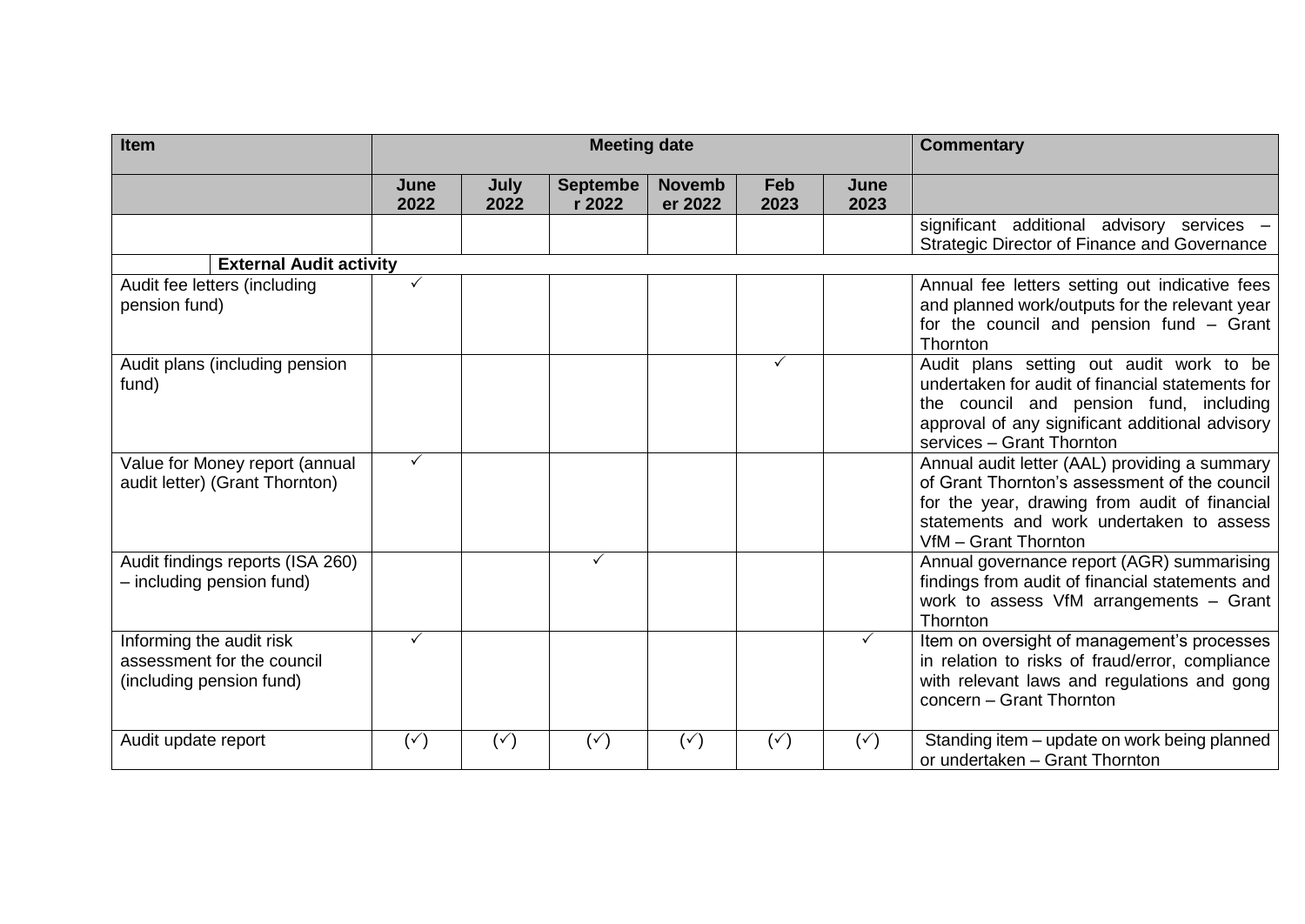| Item                                                                           |                |                | <b>Meeting date</b>       | <b>Commentary</b>        |                |                |                                                                                                                                                                                                                               |
|--------------------------------------------------------------------------------|----------------|----------------|---------------------------|--------------------------|----------------|----------------|-------------------------------------------------------------------------------------------------------------------------------------------------------------------------------------------------------------------------------|
|                                                                                | June<br>2022   | July<br>2022   | <b>Septembe</b><br>r 2022 | <b>Novemb</b><br>er 2022 | Feb<br>2023    | June<br>2023   |                                                                                                                                                                                                                               |
|                                                                                |                |                |                           |                          |                |                |                                                                                                                                                                                                                               |
| Governance and standards activity                                              |                |                |                           |                          |                |                |                                                                                                                                                                                                                               |
| Annual governance statement<br>(with accounts)                                 | $\checkmark$   | ✓              |                           |                          |                |                | A mandatory statement setting out the<br>council's<br>arrangements<br>governance<br>Departmental Finance Manager (Corporate<br>and Central Services)                                                                          |
| Retrospective approvals to<br>contract decisions                               | $(\check{ }')$ | $(\check{ }')$ | $(\check{ }')$            | $(\check{ }')$           | $(\check{ }')$ | $(\check{ }')$ | Standing item, if required - contract standing<br>orders require retrospective contract decisions<br>over £100k for the purpose of obtaining<br>guidance to inform future decision making -<br>Director of Law and Governance |
| Risk management and<br>insurance                                               |                |                |                           |                          | $\checkmark$   |                | Report on key risks - Head of Financial and<br><b>Information Governance</b>                                                                                                                                                  |
| Progress report on<br>implementation of external audit<br>recommendations      | $(\check{ }')$ | $(\check{ }')$ | $(\check{ }')$            | $(\check{ }')$           | $(\check{ }')$ | $(\check{ }')$ | Standing<br>made<br><i>in</i><br>$item - progress$<br>implementing external audit recommendations<br>(including audit findings) - Strategic Director of<br><b>Finance and Governance</b>                                      |
| Outcomes of the whistleblowing<br>policy                                       |                |                |                           | ✓                        |                |                | Annual report to consider outcomes of the<br>whistleblowing policy - Director of Law and<br>Democracy                                                                                                                         |
| Review of complaints made<br>under Code of Conduct                             |                |                |                           |                          | ✓              |                | Annual report on complaints made under Code<br>of Conduct - Head of Corporate Team                                                                                                                                            |
| Report on operational use of<br>Regulation of Investigatory<br>Powers Act 2000 |                |                |                           |                          | $\checkmark$   |                | Annual report on use of powers under RIPA -<br><b>Head of Corporate Team</b>                                                                                                                                                  |
| Review of member and officer<br>protocol and communications<br>protocol        |                |                |                           | ✓                        |                |                | with<br>Annual<br>review<br>protocols,<br>of<br>recommendations for changes as needed -<br><b>Head of Corporate Team</b>                                                                                                      |